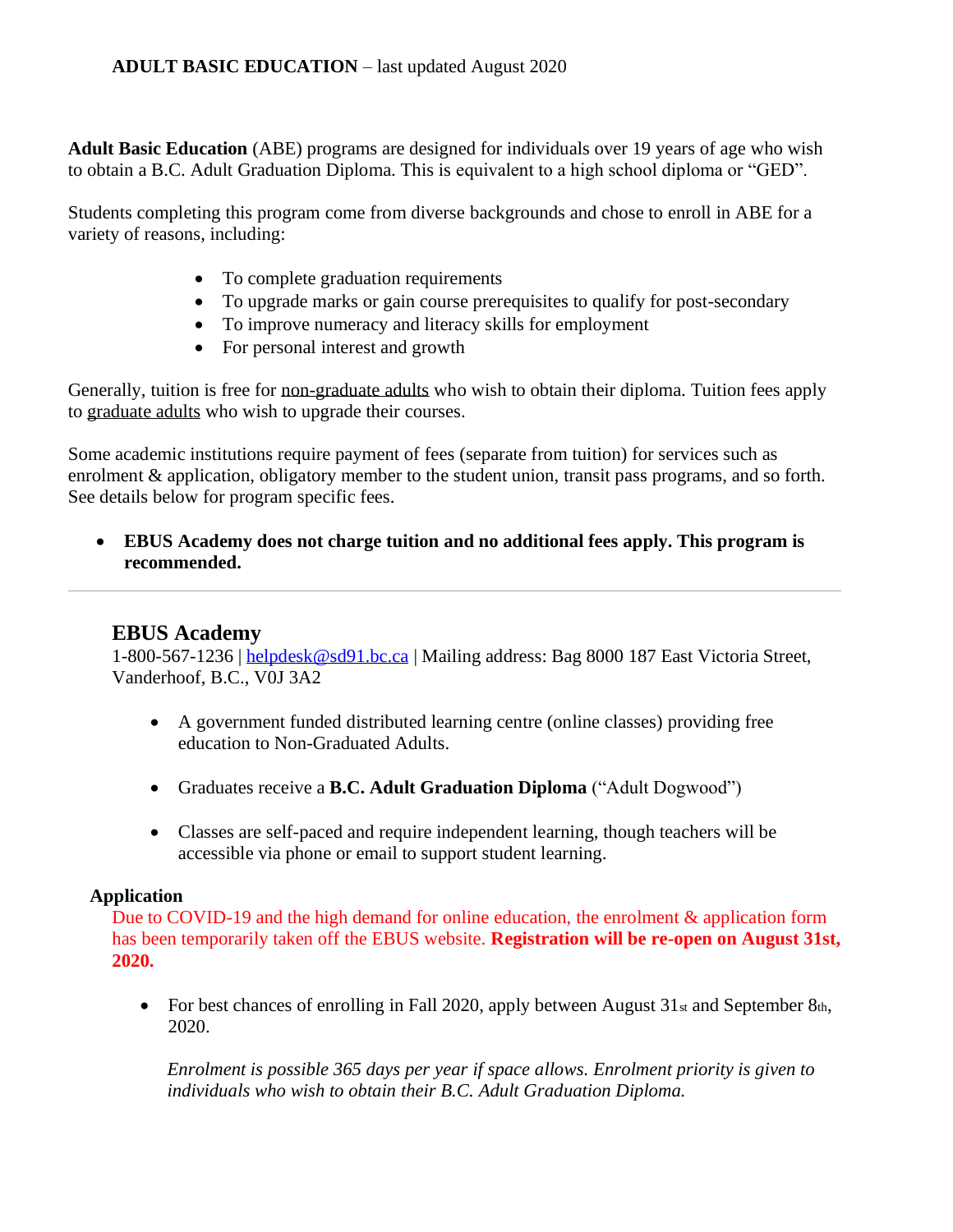- To enrol, apply through the [EBUS Academy Adult Education w](https://ebus.ca/online-learning-programs/adult-education/)ebpage (Application form will be posted August 31st)
- Once processed, applicants will be contacted by EBUS Academy' Adult Academic Advisor to develop a Learning Plan to ensure student success in the program.

**For more information, contact the Adult Academic Advisor, Paul Belanger:**  [pbelanger@sd91.bc.ca](mailto:pbelanger@sd91.bc.ca) | 1-800-567-1236 ext. 2258 \*

\*Advisor is working from home and cannot answer calls. Send them an email and they will call you within a couple of days.

# **Vancouver Community College - Adult Basic Education (ABE)**

604-871-7000 | [VCC Adult Basic Education Website](https://www.vcc.ca/programs/adult-basic-education-abe-graduation/)

Graduates receive a **B.C. Adult Graduation Diploma** ("Adult Dogwood")

## **Delivery Methods**

There are two course delivery options, both of which are online:

- **1. Self-paced**, where students work/learn at their own pace using course material that is customized to accommodate their needs. Students receive individualized instruction, guidance, and assessments according to a flexible schedule they determine with their instructors.
- **2. Class-based**, where students receive instruction in online "classes" that have a fixed schedule and instructor. In general, course assignments and assessments follow a fixed schedule too.

## **Tuition and Fees**

While tuition is free, fees and other costs apply. Visit the [VCC's Adult Basic Education Webpage](https://www.vcc.ca/programs/adult-basic-education-abe-graduation/) and click on "Fees and Costs" for a breakdown of fees.

- Students can opt-out of the U-PASS program (transit pass) if they are registered in B.C.'s Bus Pass Program and present their One Pass for proof. *(The One Pass is the red compass card. See Tax & Finance page on the DBI resource hub for more information about this program and how to apply)*
- The [Adult Upgrading Grant](https://www.vcc.ca/media/vancouver-community-college/content-assets/documents/financial-aid/AUG-20-21-Application.pdf) (click for application form) is available to eligible low-income individuals. They will need to provide their previous year's Notice of Assessment and their SIN number.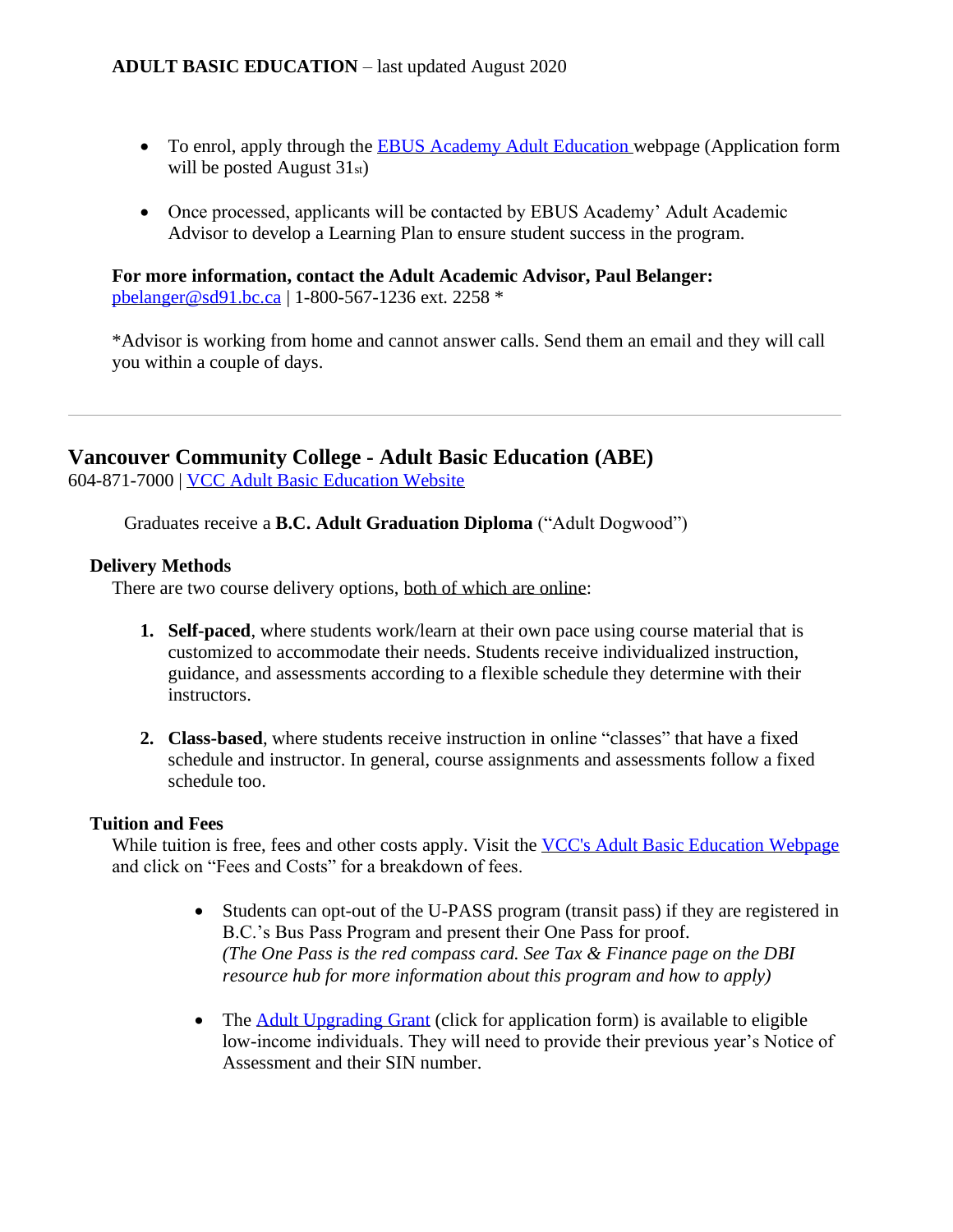## **ADULT BASIC EDUCATION** – last updated August 2020

#### **Applications and Enrolment**

There are three ways students can apply to the Adult Basic Education program at VCC:

- 1. Online through the [EducationPlannerBC](https://apply.educationplannerbc.ca/) portal
- 2. By filling out a [PDF Application Form](https://www.vcc.ca/media/vancouver-community-college/content-assets/documents/forms/application-for-admission-form.pdf) and mailing it to:

VCC Registrar's Office 1155 East Broadway, Vancouver, B.C. V5T 4V5

3. In person, by visiting the Registrar's Office at one of two locations:

**VCC Broadway Campus** 1155 East Broadway, Vancouver, B.C. V5T 4V5

**VCC Downtown Campus**  250 West Pender Street, Vancouver, B.C. V6B 1S9

Once applicants receive a letter of acceptance, will be to book an appointment with an advisor to determine their current academic level.

- To book an appointment, complete the [Advising Services Appointment Booking Form](https://www.vcc.ca/applying/registration-services/advising-services/advising-services-appointment/) or call **604-871-7000**, option 2.
- If you self-identify as an Indigenous person, contact VCC Advisor and Indigenous Liaison Toni Gladstone at **604-871-7000**, extension **5048**. Or email them at tgladstone@vcc.ca

# **Vancouver School Board**

1580 West Broadway, Vancouver | 604-713-5000 | [info@vsb.bc.ca](mailto:info@vsb.bc.ca)

• Offers a wide range of educational programs and services, including **Adult Basic Education** and **Continuing Education**\*

\**Continuing Education is largely practical learning, allowing students to develop skills in a specific area, usually with the aim of obtaining employment.* 

• Graduates receive a **B.C. Adult Graduation Diploma** ("Adult Dogwood")